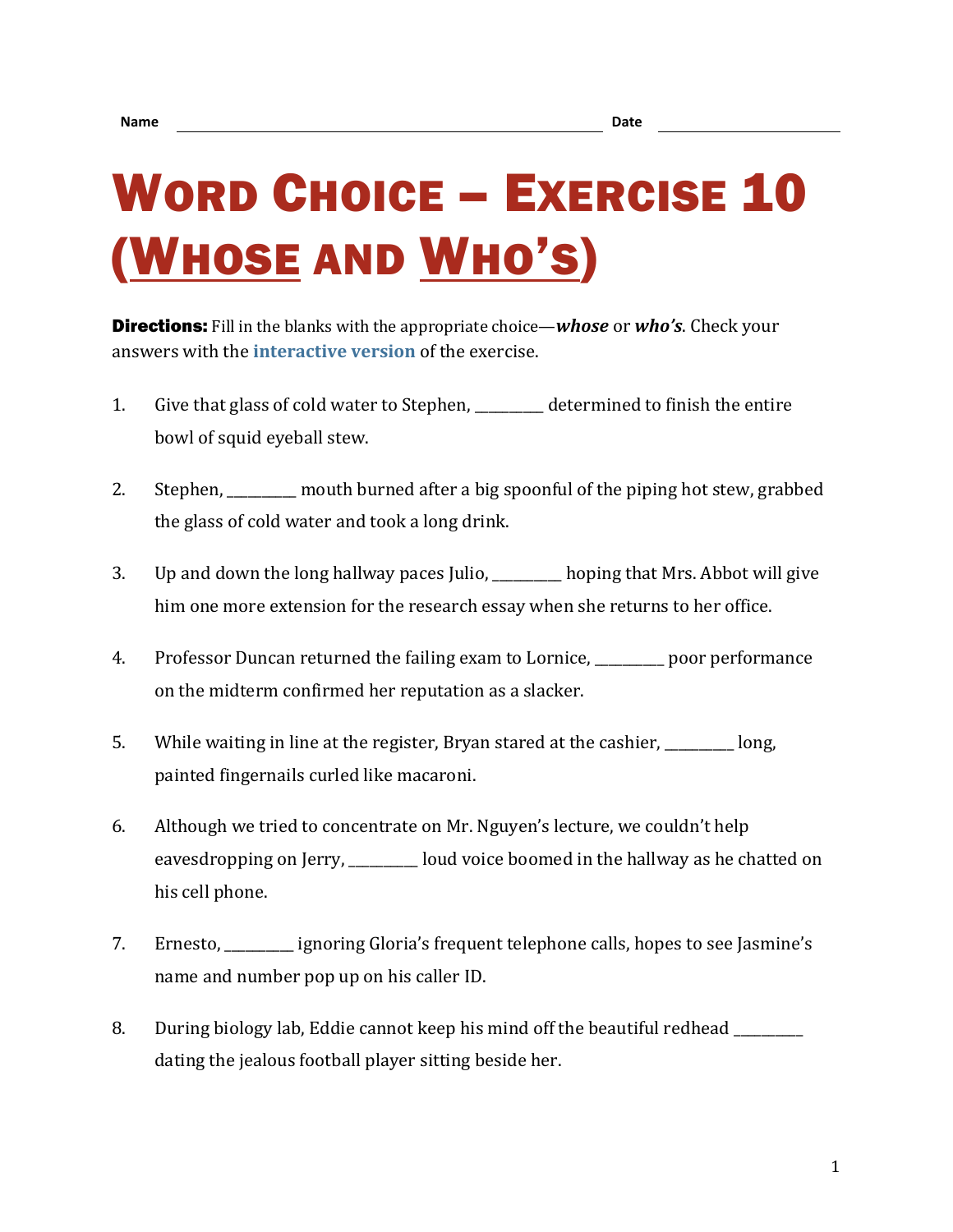- 9. Unable to remember a single cause of the French Revolution, Corey glanced at John, neat handwriting filled every available line in the exam book.
- 10. Before you eat the cold leftovers in that casserole dish, talk to Katie, \_\_\_\_\_\_\_\_\_\_ taking a microbiology class this semester and knows what miniscule creatures are crawling in the food.
- 11. When Daniel gets to Spanish class, he might summon his courage and talk to Lisa, **\_\_\_\_\_\_\_\_** been smiling at him for half a semester.
- 12. Lisa, \_\_\_\_\_\_\_\_\_\_ smile lights up the classroom, has attracted the attention of Mario, who enjoys flexing his biceps as the students recite long lists of conjugated verbs.
- 13. Mario feels nothing but disdain for Daniel, \_\_\_\_\_\_\_\_\_\_ shyness keeps his eyes fixed on the textbook instead of gazing at the lovely Lisa.
- 14. Joey, \_\_\_\_\_\_\_\_\_\_ hoping to graduate with a perfect 4.0 GPA, worries that his chances are evaporating since Professor Orson is so difficult to please.
- 15. Hide that bottle of insect repellent from Maya, \_\_\_\_\_\_\_\_\_\_ down at the lake shore charming the dragonflies.
- 16. To avoid eating the stringy spears of asparagus, Markus sneaks them to his dog Cooper, \_\_\_\_\_\_\_\_\_\_ willing to "disappear" anything drenched with butter.
- 17. Sheila winked at Wilson, \_\_\_\_\_\_\_\_\_\_ cheeks blushed a bright pink.
- 18. To earn the highest possible grade on his essays, Darren brings drafts to Gertrude, \_\_\_\_\_\_\_\_\_\_ happy to show off her superior grammar skills while she edits his work.
- 19. Isabelle glared at Derrick, \_\_\_\_\_\_\_\_\_\_ loud knuckle cracking interfered with her ability to concentrate on the calculus quiz.